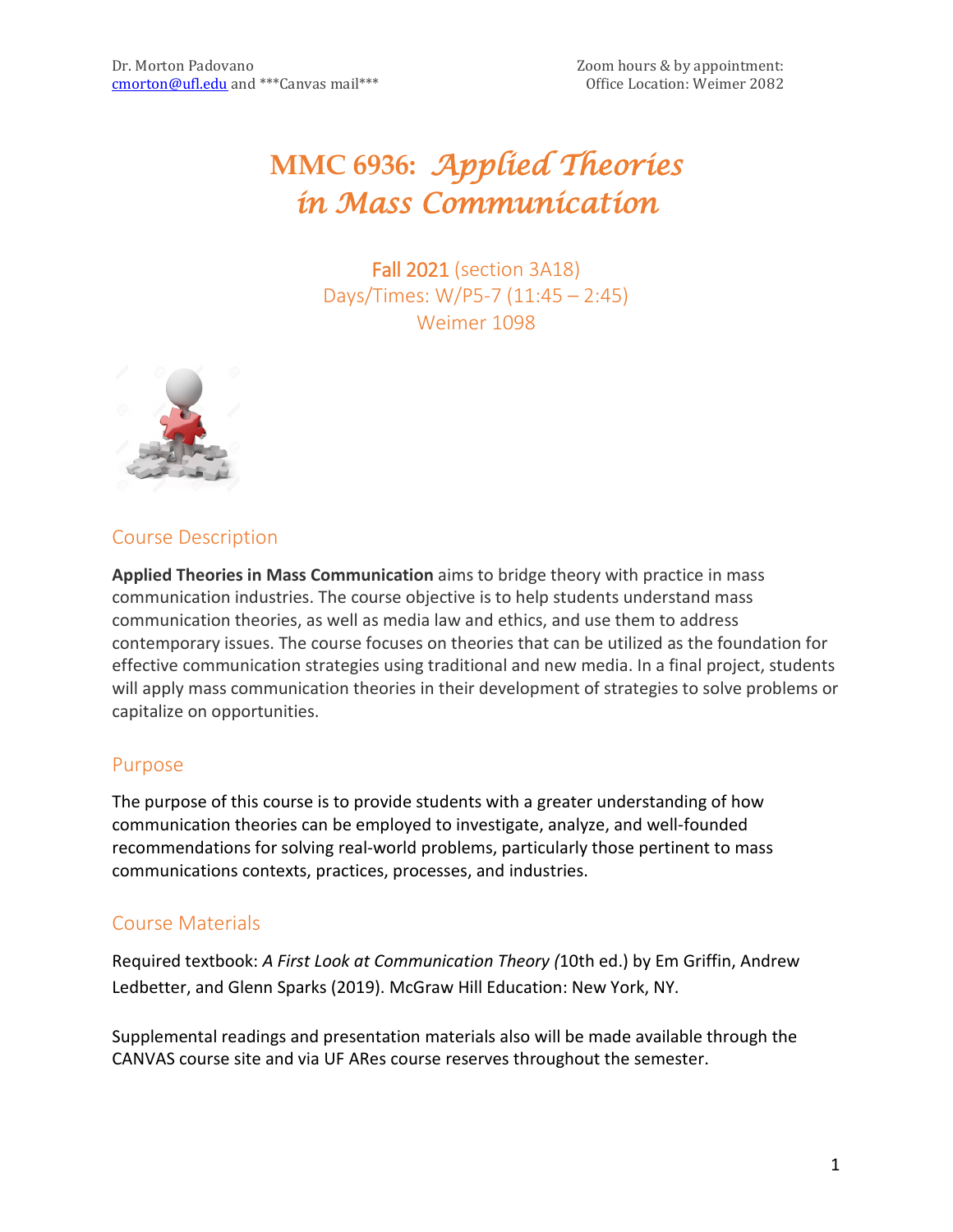## Learning Objectives

By the end of the course, students will nurture a repertoire of tools that lay a foundation for the skills to:

- 1. Identify, explain, and critique major paradigms, theories, and conceptual frameworks for that have shaped the field of mass communications
- 2. Demonstrate an appreciation for the ethical and social responsibility considerations for those engaged in the mass communications professions
- 3. Interpret, critique, and evaluate the published research of others as a step to develop one's research hypotheses.
- 4. Articulate in-depth understanding of conceptual foundations presented in scholarly writing and oral communication
- 5. Design and facilitate applied communication activities (i.e., presentations, groups discussions, interpersonal exchange) in professional contexts utilizing the conceptual foundations relevant to mass communications research.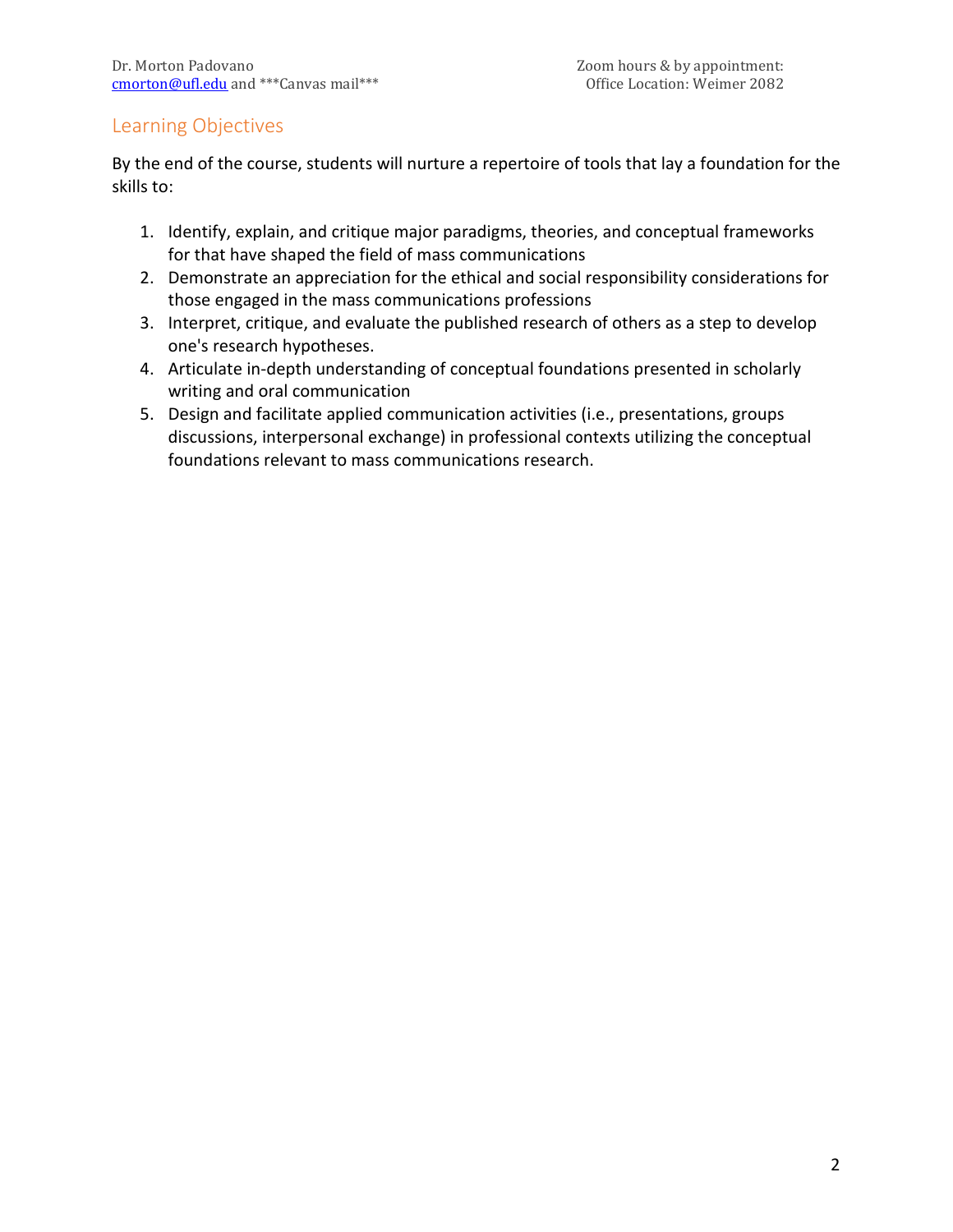

## Assessments

Assessments provide opportunities for the instructor to get a sense of how well students comprehend and/or synthesize the course content. The quality of one's experience in this course — and the general success of the class objectives —will be largely attributed to his or her level of involvement in the learning process. Assessments are not meant to be "make or break" events, but rather to be *checkpoints* that facilitate the instructor's ability to evaluate students' comprehension of the course content. Course assessment opportunities include the following criteria:

- Padlet Discussion Board Posts (20 points per Padlet, approximately 6): This category of assessments provides opportunities for students to be an active participant in the review of topics introduced in course readings. It is the responsibility of every individual in the class is to come having read the weekly assignments and prepared to discuss (even debate) the material. Padlet posts are intended to assist students think more deeply about the subject matter and to encourage rich discussion about the theories and topics explored. Using the Padlet app, students will start the weekly conversation in advance of the upcoming class via their responses to instructor-guided thought starters.
- Reaction papers (2 @ 75 points each*)*: Reaction papers are short essays that offer your major reactions, questions, and critiques to the assigned readings for a given theory. Students are encouraged to provide a well-reasoned analysis of the body of work reviewed to demonstrate his/her understanding of the theme of the week's readings. The point is not to summarize the readings in the reaction paper, but rather to use the perspectives offered in the reading materials as a foundation for comparing, contrasting, and discussing the strengths and weaknesses of the perspectives advanced in the readings. The paper will serve as the basis of your contribution to the class discussion for the week.
- Guest speaker/discussion facilitators (25 points): Student teams will be given the responsibility of inviting one guest speaker from the College's research faculty to participate as a guest speaker on one Friday speaker's forum during the semester. Students are asked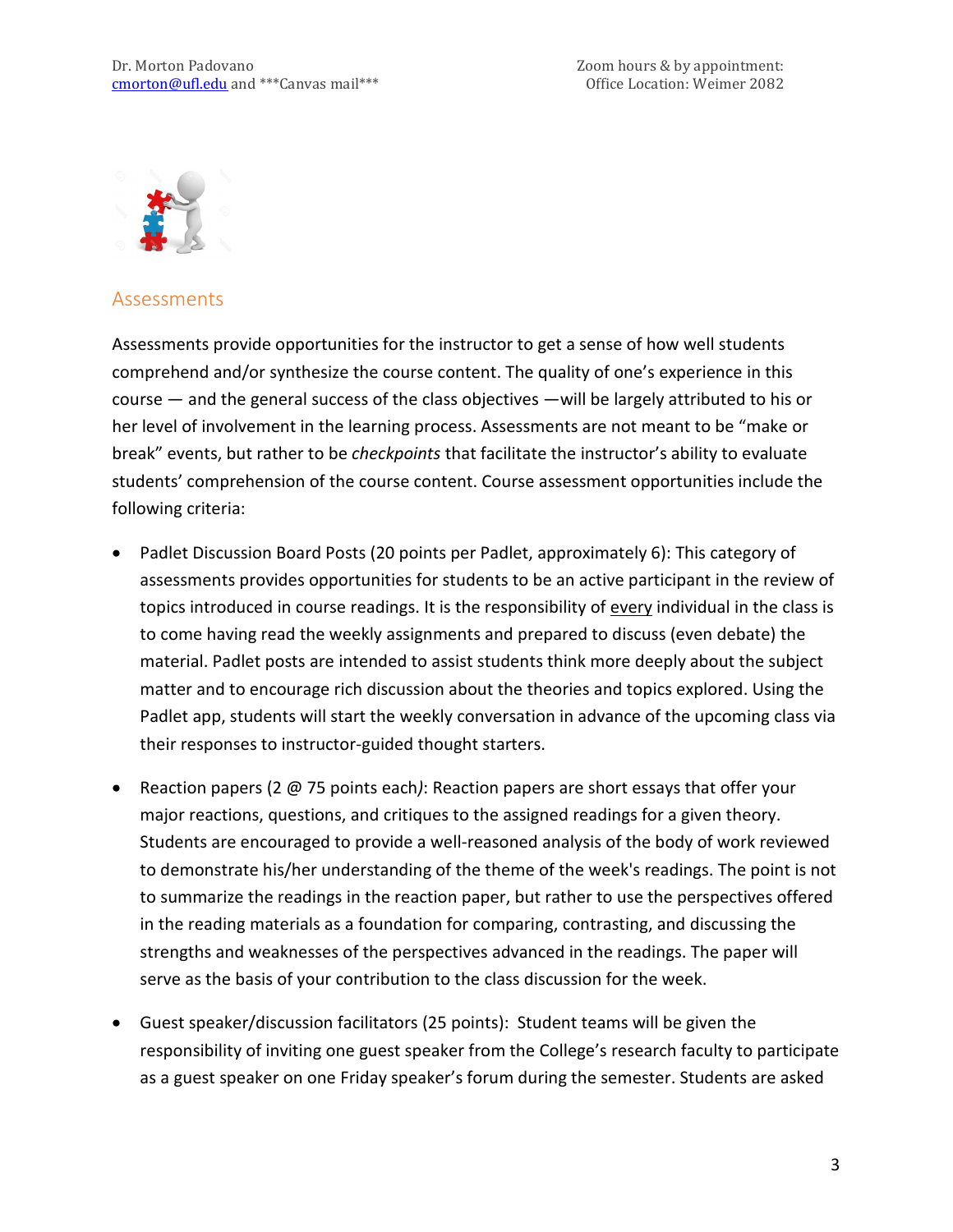to identify, invite, and coordinate the speaker's date and their understanding of the charge as a guest in the Applied Strategy course.

• Peer Roundtables (10 points per roundtable, TBD): Peer roundtables provide a means that students can utilize the forum of peers to advance the development of ideas about applied strategy. The process of peer interaction is expected to provide students will a practical appreciation for how abstract thoughts can become focused research questions bound by theory-based propositions.



• *Applied Theory Proposal Paper* (265 cumulative points)- Regular written assignments will be issued to help students crystallize their final applied theory term paper. The general nature of the written assignments and the weight apportioned to the final grade are as follows:

- o Topic proposal paper (25 points)*:* Provide a one-page summary of a question or topic that will define your interest for future research. In keeping with some to the textbook chapters and research introduced in class, your proposal should strive to explain the issue of interest, its relevance to mass communication, and why you believe it is an important topic for exploration. At this stage, you are not required to identify a particular theory to frame your topic. Therefore, the lion's share of your energy should be allocated to what would otherwise serve as "an introduction to your topic."
- o Annotated bibliography (75 points): The annotated bibliography assignment should directly relate to the topic of your theory paper. Its purpose is to provide a foundation on which you can build your research interest and represents a synopsis of the key research literature related to the theory you choose to explore in greater detail. The annotated bibliography is an individual assignment. It should include full citations from no less than 20 relevant sources, a short summation of the points raised by each source author, and a "key quote" that aides you in remembering the significance of the work. Each annotated bibliography citation should be singlespaced by source.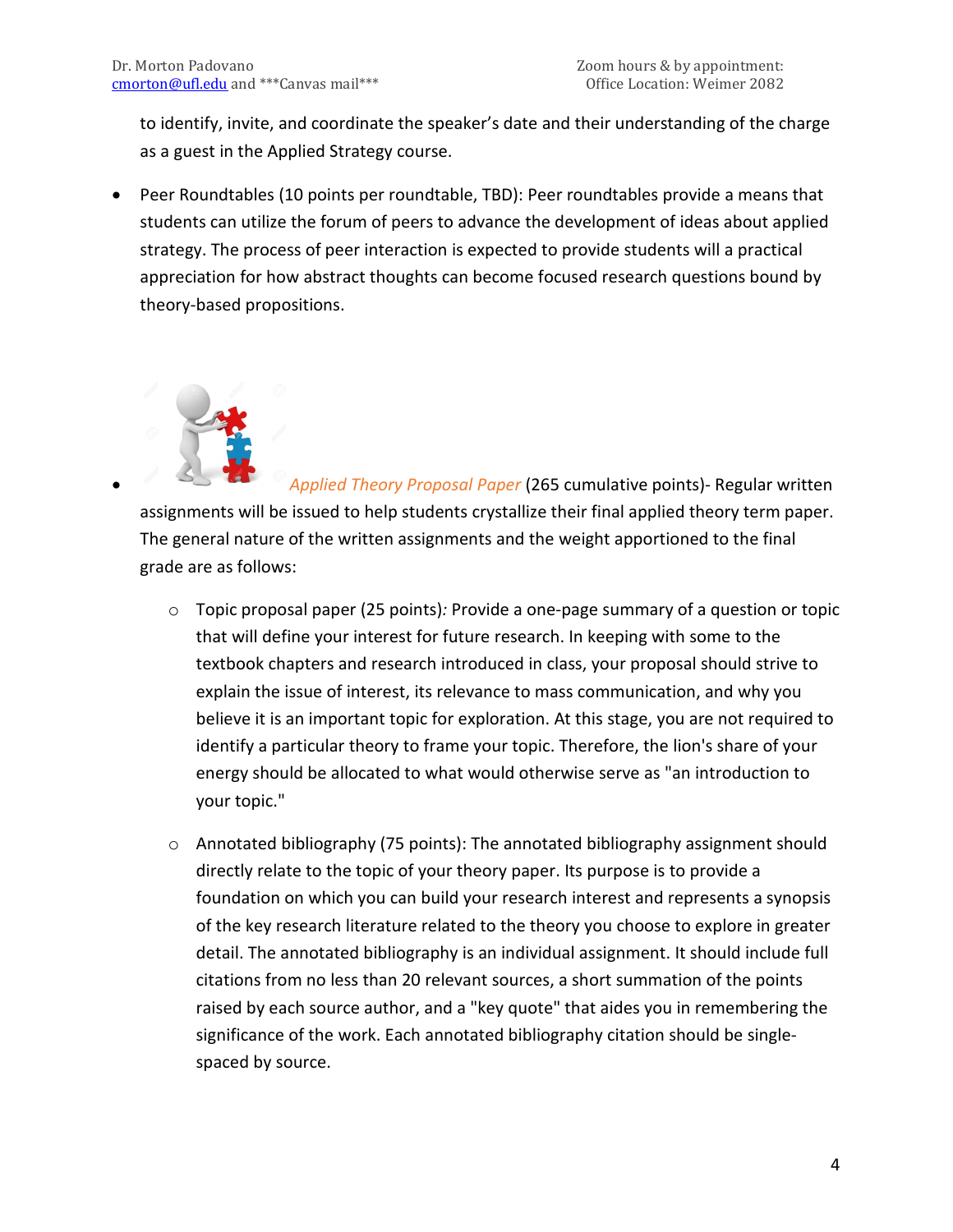- o Theory-focused literature review (50 points): For this assignment, students are asked to explore a single theory in the context of three scholarly works that are unique from any that we have reviewed in class. Students should introduce the theory that they have selected to guide their investigation, including an explanation of the theory itself, its history/evolution, the dimensions that characterize the theory, and the theory's utility to the fields in mass communication. Then, students should illustrate the application of theory using three unique scholarly papers that integrate the theory to structure their research questions, hypotheses, or research propositions.
- $\circ$  Applied Theory Comprehensive Proposal (100 points): The culmination of your work to understand your topic within the framework of a mass communication theory will be reflected in the applied theory in mass communications proposal. This assignment requires you to integrate your findings from the literature review on your theory (from the annotated bibliography assignment) with a practical secondary review of your selected topic (i.e., topic proposal paper). The proposal is 10-15 pages in length and should conclude with propositions or hypotheses for research.
- o Applied Theory Paper Presentation (15 points)*:* Students are asked to produce a :15 minute presentation that recaps their comprehensive Applied Theory proposal paper. Each presentation will take the audience through the proposal development process from idea to literature to theory framework to propositions. Presentations should aspire to generate interest and depth of understanding for the topic addressed by the applied theory paper.

# Course Administrative Policies

## *Academic Honesty*

Academic dishonesty is an important issue of concern at the University of Florida. Students who violate University rules on scholastic integrity are subject to disciplinary penalties, including the possibility of failure in the course and dismissal from the University. Since dishonesty harms the individual, other students, and the integrity of the University, policies on scholastic dishonesty will be strictly enforced. On all work submitted for credit by students at the University of Florida, the following pledge is implied:

"On my honor, I have neither given nor received unauthorized aid in doing this assignment."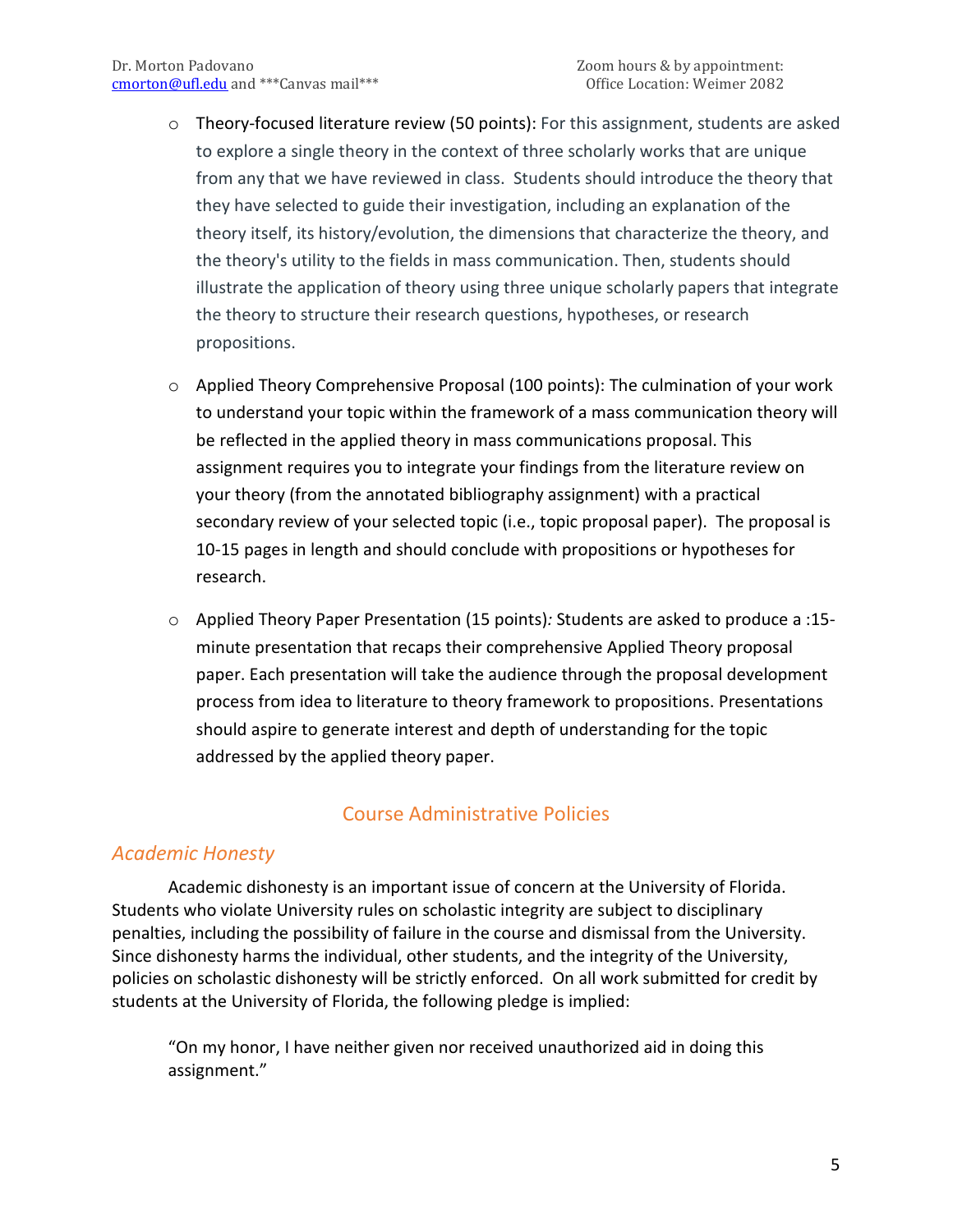#### *Attendance*

This skills-based, professional training course meets twice a week and is founded on student engagement and hands-on work. Much can be missed if an individual is absent. Although emergencies, illness (self or dependent others), and unforeseen circumstances can not be anticipated in advance, I do encourage students to do all necessary to commit to reliable, on-time attendance every week. Students should be cautioned that his/her record of attendance has a direct impact on his/her understanding of the course materials, and excessive unexcused absence will affect your final grade.

Each student is allowed two "free" (non-illness related) missed classes on non-report due days without penalty to the final attendance point total. Keep in mind that the free absences do not automatically excuse the student from assignment due dates, point awarded for in-class participation, or other point-based activities. Routine unexcused absences over the two-missed-class minimum will result in a loss of one-half point per absence and may directly affect the student's grade. This does not apply, however, to excused absences due to activities sponsored by the College or endorsed CJC organizations or that require student participation in official University business.

## *Class Format and Protocol*

Class periods are meant to be interactive. I aspire for students to gain confidence enough to make their points with professionalism and conviction, yet to not be so thoroughly entrenched in "right-fighting" that they are not willing to be coached on alternative approaches to thinking through the problem-solving process. The class will have regular short breaks about throughout the class to facilitate ideation and discussion. Attendance, if taken, will generally occur in the second half of class.

## *Contacting the Instructor*

I am committed to helping you grow as a future professional and will make myself available for individual or group consultation as necessary to do so. At the top of this document, please note the various ways you may use to contact me – by phone, answering machine, email, Canvas chat, or pre-scheduled Zoom meeting. Written correspondence through Canvas mail is the most efficient means for contacting the instructor. I will make every effort to reply to your email within 36 hours of you sending it. Please note that this period excludes weekends, holidays, or University-recognized breaks. If you have sent an email message that is still awaiting a reply after 36 hours, please resend the message. You may also verbally alert me during class time or call/come by during office hours.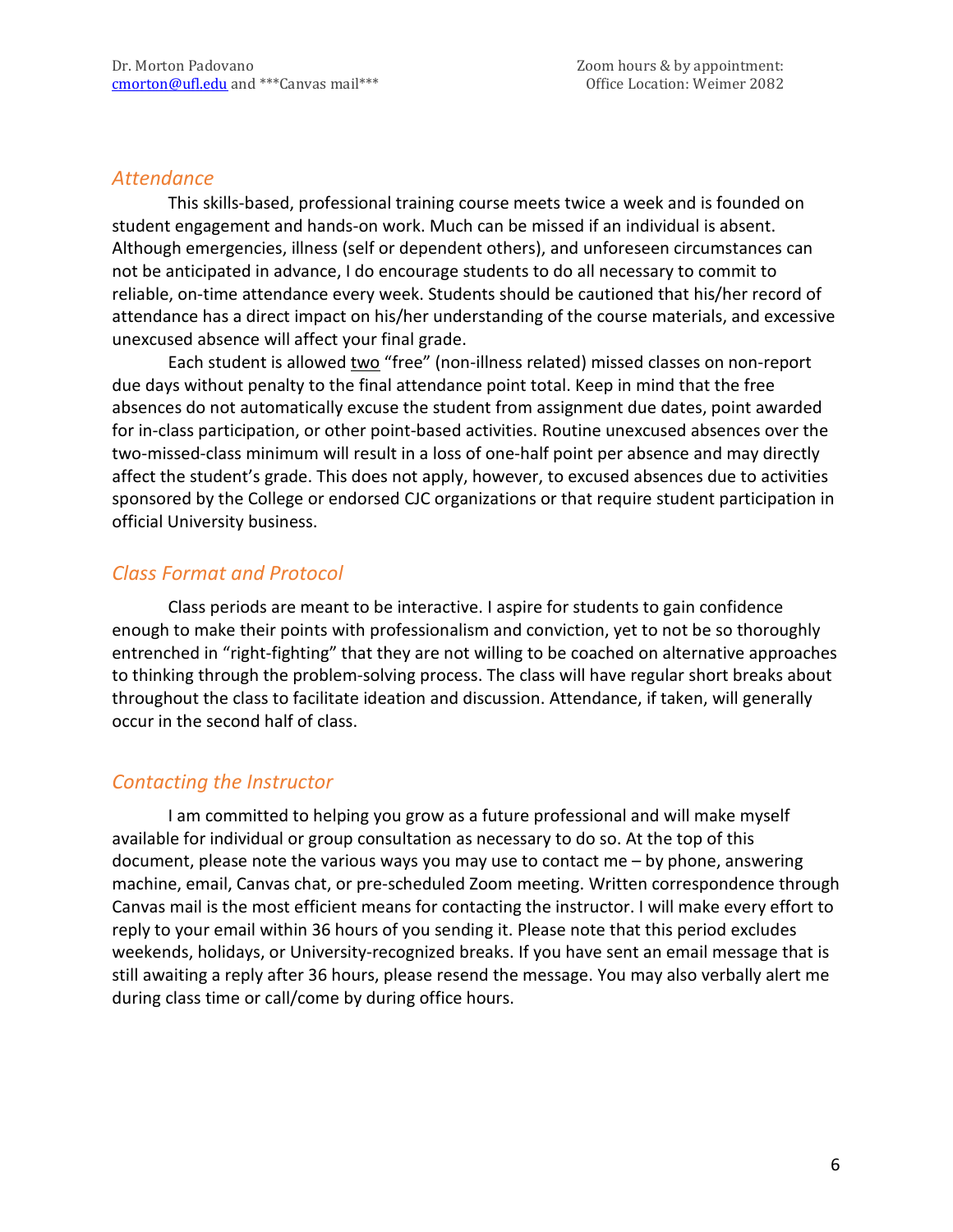# *Sick Policy/Personal Emergencies/ Excused Absences*

#### **Sick Policy**

The life associated with campus living unfortunately comes with the risk of being exposed to germs that result in sickness. In the past, the inclination to "power through" a communicable illness, such as a common cold or rhinovirus, and continue to attend class/work was an accepted approach to health management. However, the contagion level associated with today's coronavirus epidemic requires a stricter policy on how students are advised to handle personal illness, no matter how "minor" one perceives it to be. Indeed, it is the responsibility of the instructor to facilitate University policy in a way that ensures the safety of the class at large and its individual members.

If you are sick, DO NOT COME TO CLASS. Students can access the class meeting via Zoom meeting platform. Students should notify the instructor up to 12 hours in advance of a documented illness that prevents them from attending class in person.

If I am sick or have been identified as someone who has been exposed to COVID, I will notify the class immediately of plans to administer class online via Zoom. Specific protocols for handling health concerns, personal emergencies, or excused absences follow below.

#### **COVID-19/Delta Variant Sick Policy and Protocol**

In response to COVID-19, the following practices are in place to maintain your learning environment, to enhance the safety of our in-classroom interactions, and to further the health and safety of ourselves, our neighbors, and our loved ones.

• **If you are not vaccinated, getting vaccinated is strongly recommended.** Vaccines are readily available at no cost and have been demonstrated to be safe and effective against the COVID-19 virus. Visit this link for details on where to get your shot, including options that do not require an

appointment: [https://coronavirus.ufhealth.org/vaccinations/vaccine-](https://coronavirus.ufhealth.org/vaccinations/vaccine-availability/)

[availability/.](https://coronavirus.ufhealth.org/vaccinations/vaccine-availability/) Students who receive the first dose of the vaccine somewhere off-campus and/or outside of Gainesville can still receive their second dose on campus.

- **You are expected to wear approved face coverings at all times during class and within buildings even if you are vaccinated.** Please continue to follow healthy habits, including best practices like frequent hand washing. Following these practices is our responsibility as Gators.
	- $\circ$  Sanitizing supplies are available in the classroom if you wish to wipe down your desks prior to sitting down and at the end of the class.
	- o Hand sanitizing stations will be located in every classroom.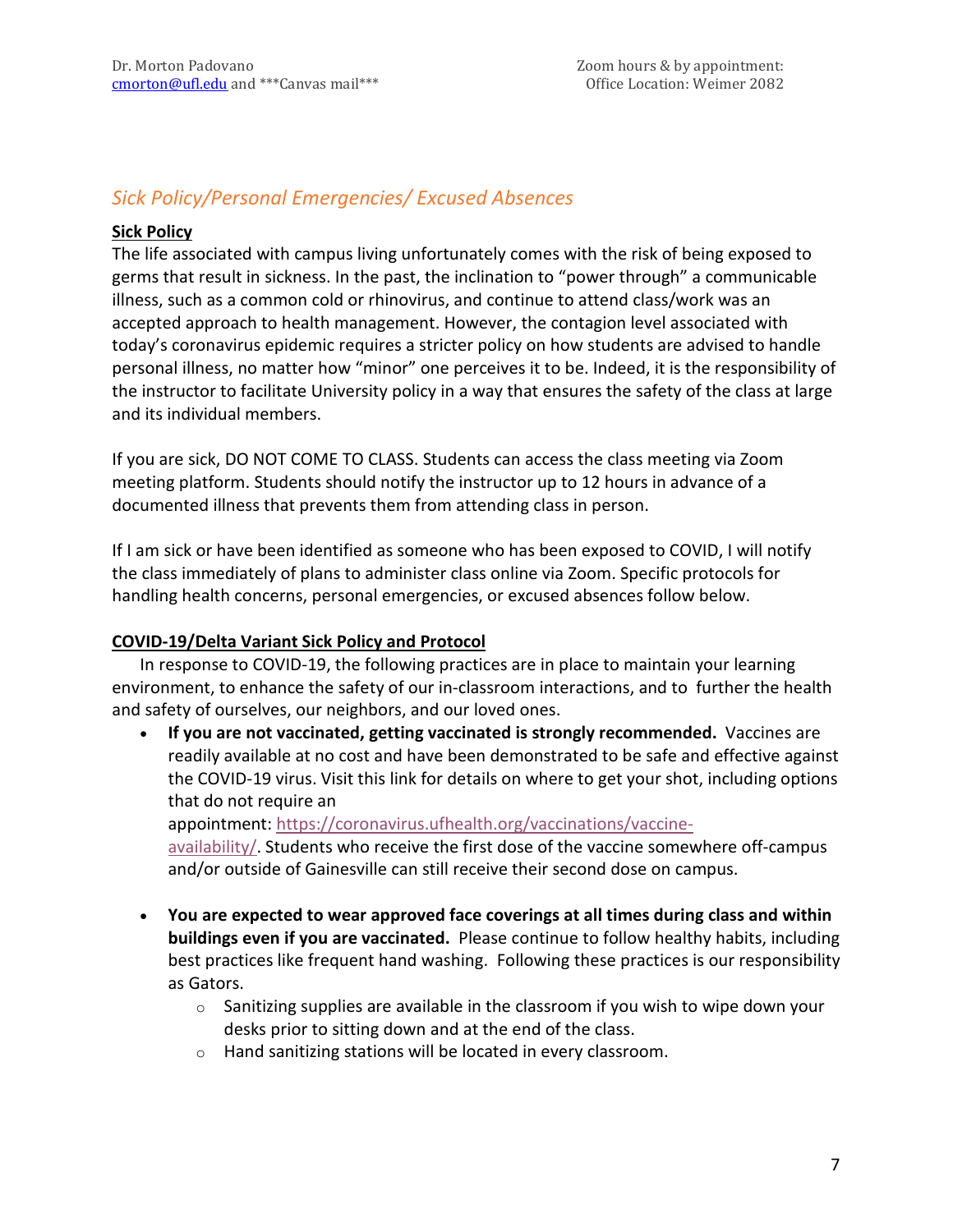**If you are sick, stay home and self-quarantine**. Please visit the UF Health Screen, Test & Protect website about next steps, retake the questionnaire and schedule your test for no sooner than 24 hours after your symptoms began. Please call your primary care provider if you are ill and need immediate care or the UF Student Health Care Center at 352-392-1161 (or email [covid@shcc.ufl.edu\)](mailto:covid@shcc.ufl.edu) to be evaluated for testing and to receive further instructions about returning to campus. UF Health Screen, Test & Protect offers guidance when you are sick, have been exposed to someone who has tested positive or have tested positive yourself. Visit the UF Health Screen, Test & Protect [website](https://click.info.gator360.ufl.edu/?qs=8f0d5e01a3f7385148f144e2089093522a358a8d85cb9db73c31675d3c5e5c0d27748d40c212f544822551342f1912ea5b4f2b890d5952e8) for more information. **The professor will work with the student in the same means they would for any excused absence.**

- $\circ$  Course materials will be provided to you with an excused absence, and you will be given a reasonable amount of time to make up work.
- $\circ$  If you are withheld from campus by the Department of Health through Screen, Test & Protect you are not permitted to use any on campus facilities. Students attempting to attend campus activities when withheld from campus will be referred to the Dean of Students Office.
- Continue to regularly visit coronavirus.UFHealth.org and coronavirus.ufl.edu for up-todate information about COVID-19 and vaccination.

#### **Non-COVID Personal Emergencies**

It is the student's responsibility to advise me of any personal emergency that could affect his/her attendance and/or participation in the course. In the case of personal emergency or extenuating circumstance that results in you missing class over an extended period, please notify me as soon as possible via e-mail at the earliest opportunity. The student will be responsible for following up on any missed class discussion, notes, handouts, and/or announcements made in his or her absence.

#### **Absences related to UF business or UF sponsored events**

Occasionally, a student's participation in extracurricular organizations will require that s/he miss class to participate in organizationally sponsored events. Under such circumstances and whenever possible, students are required to provide the instructor with appropriate documentation from the sponsoring organization **BEFORE** the absence.

# *Support for Students with Disabilities*

Students requesting classroom accommodations must first register with the Disability Resource Center [\(https://disability.ufl.edu\)](https://disability.ufl.edu/) in the Dean of Students Office. The Dean of Students Office will provide documentation to the student who must then provide this documentation to the Instructor when requesting an accommodation. Each of us is likely to face challenges that may adversely affect our class performance. I am willing to help. However, I can only help if you notify me before your performance is affected.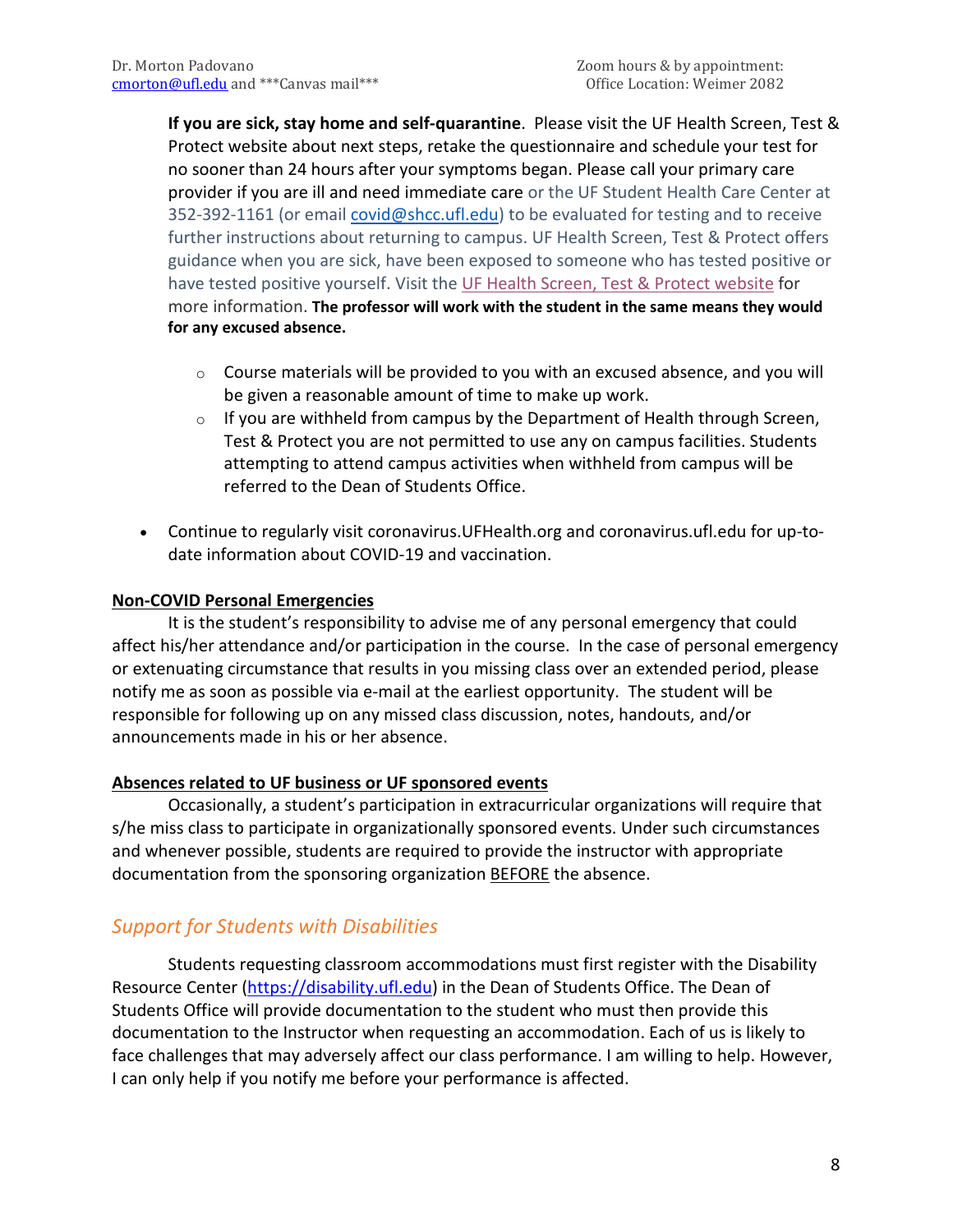

Your well-being is important to the University of Florida. The U Matter, We Care initiative is committed to creating a culture of care on our campus by encouraging members of our community to look out for one another and to reach out for help if a member of our community is in need. If you or a friend is in distress, please contact [umatter@ufl.edu](mailto:umatter@ufl.edu) so that the U Matter, We Care Team can reach out to the student in distress. A nighttime and weekend crisis counselor is available by phone at 352-392-1575. The U Matter, We Care Team can help connect students to the many other helping resources available including, but not limited to, Victim Advocates, Housing staff, and the Counseling and Wellness Center. Please remember that asking for help is a sign of strength. In case of emergency, call 9-1-1.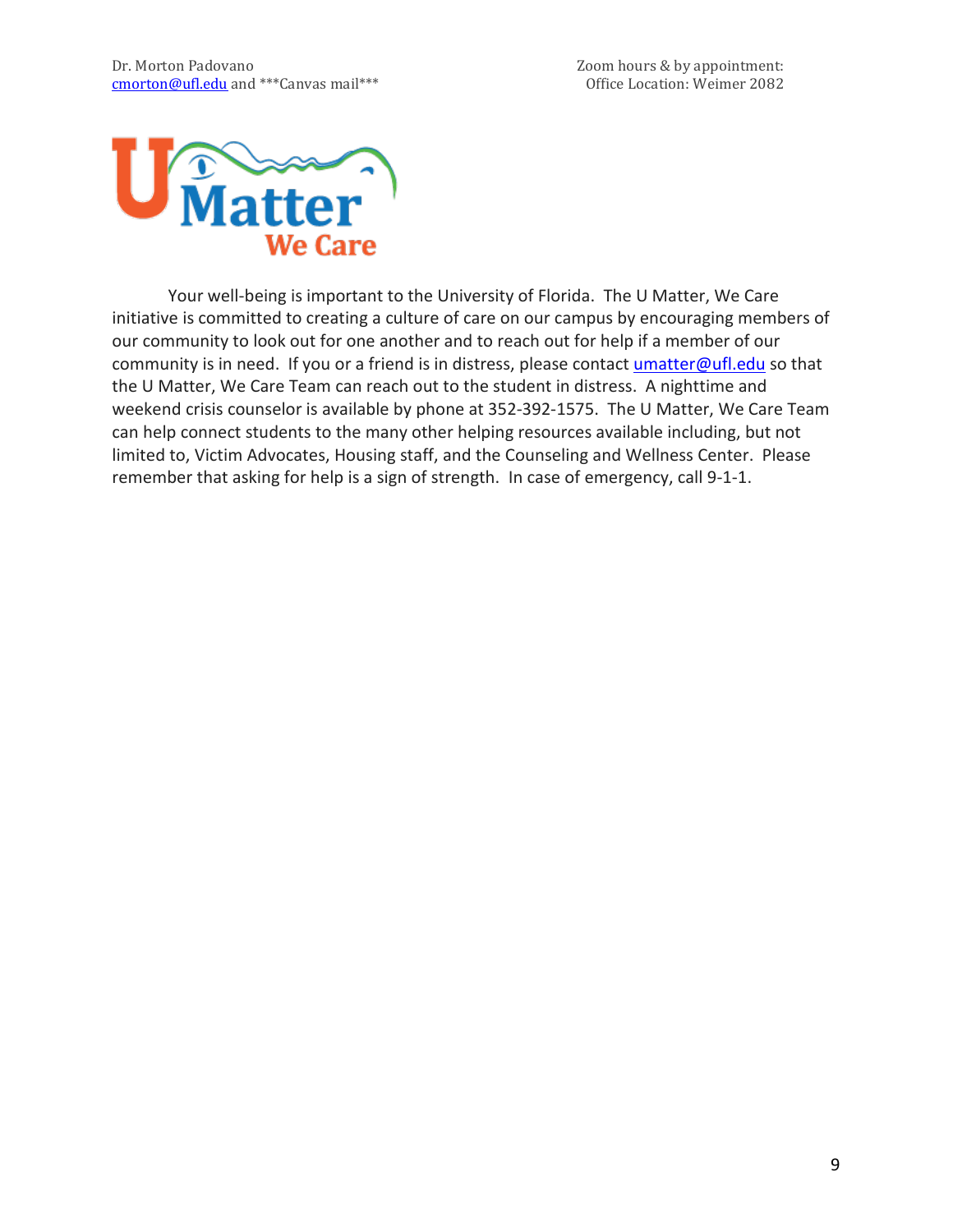

# Tentative Course Schedule

The course outline is presented to you at the onset of the semester lays out broad topics and the order of progression that will guide us. The schedule will become more detailed in the first weeks of the semester. The instructor will advise the class in advance should there be any need for topic or timeline adjustment.

| Week          | Theme for the Week                                                                                                     | <b>Readings for Next Week</b>                                                                                                                           |
|---------------|------------------------------------------------------------------------------------------------------------------------|---------------------------------------------------------------------------------------------------------------------------------------------------------|
| Week 1 (8/25) | Course & Topic Introduction<br>What is applied theory?<br>What kind of creative are you?<br>https://mycreativetype.com | Communication Theory (CT)<br>Chs. $1 - 3$                                                                                                               |
| Week 2 (9/1)  | <b>Getting Started</b><br>Chs. $1 - 3$                                                                                 | CT Ch. 4<br>Assignment 1: Identify an article<br>of interest to you from the<br>popular press about a trend,<br>issue, or idea in the public<br>sphere. |
| Week 3 (9/8)  | Normative theories of mass<br>communication<br>Chs. $1 - 4$                                                            | See CANVAS Module                                                                                                                                       |
| Week 4 (9/15) | Systems theories of<br>communications processes                                                                        | See CANVAS Module                                                                                                                                       |
| Week 5 (9/22) | Media effects theories                                                                                                 | See CANVAS Module                                                                                                                                       |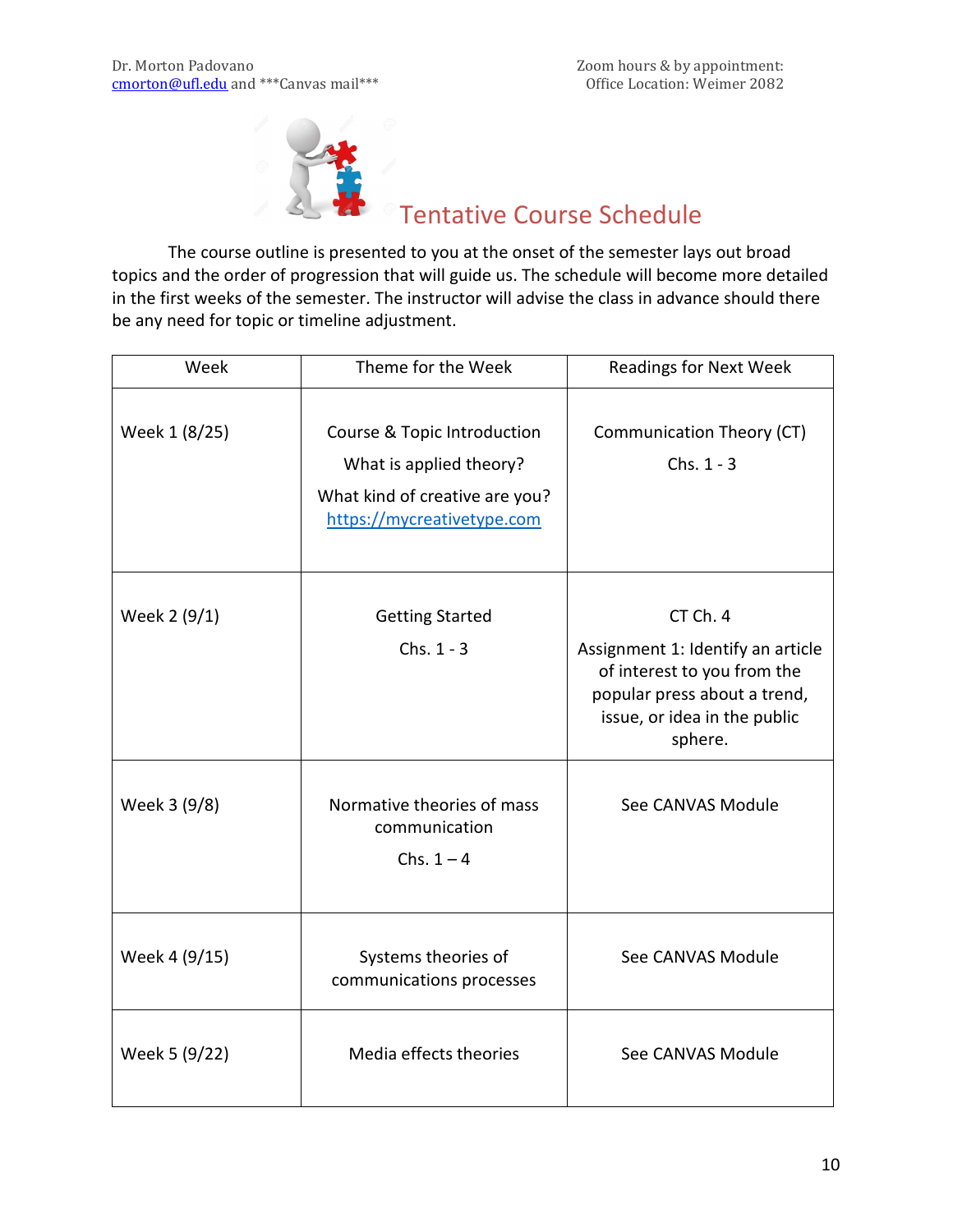| Week 6 (9/29)   | Media effects theories                                 |                   |
|-----------------|--------------------------------------------------------|-------------------|
|                 |                                                        | See CANVAS Module |
| Week 7 (10/6)   | Theories associated with media<br>and culture          | See CANVAS Module |
| Week 8 (10/13)  | Theories associated with media<br>and society          | See CANVAS Module |
| Week 9 (10/20)* | <b>TBA</b>                                             | See CANVAS Module |
| Week 10 (10/27) | Theories associated with media<br>and society          | See CANVAS Module |
| Week 11 (11/3)  | Theories associated with uses<br>and reception         | See CANVAS Module |
| Week 12 (11/10) | Media cognition and<br>information processing theories | See CANVAS Module |
| Week 13 (11/17) | Proposal Workshop (In class)                           | See CANVAS Module |
| Week 14 (11/24) | **THANKSGIVING HOLIDAY<br>BREAK**                      |                   |
|                 |                                                        |                   |